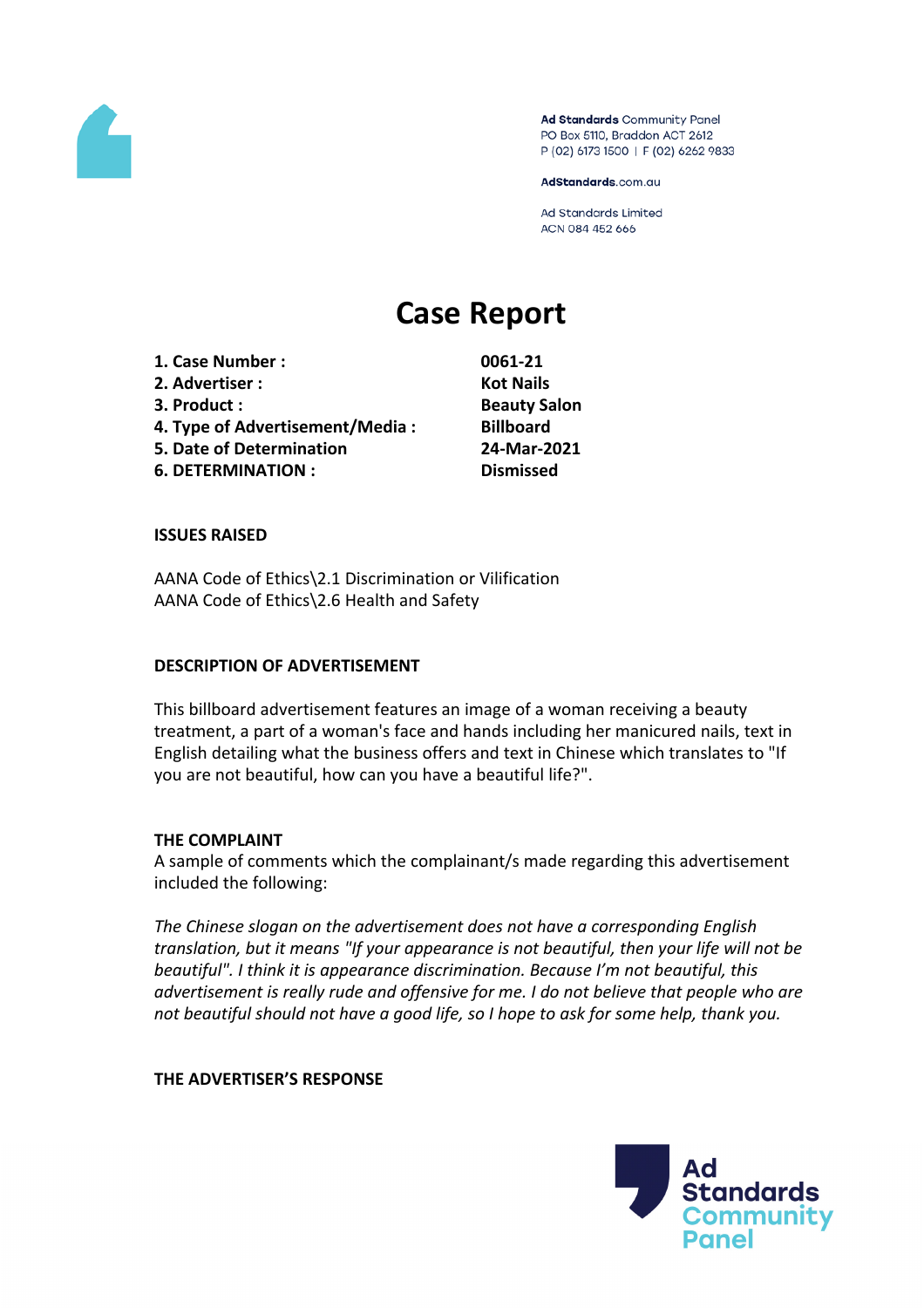

Comments which the advertiser made in response to the complainant/s regarding this advertisement include the following:

*Advertiser did not provide a response.*

## **THE DETERMINATION**

The Ad Standards Community Panel (the Panel) considered whether this advertisement breaches Section 2 of the AANA Code of Ethics (the Code).

The Panel noted the complainant's concerns that the advertisement is discriminatory on the basis of appearance.

The Panel viewed the advertisement and noted the advertiser did not respond.

**Section 2.1: Advertising or Marketing Communication shall not portray people or depict material in a way which discriminates against or vilifies a person or section of the community on account of race, ethnicity, nationality, gender, age, sexual preference, religion, disability, mental illness or political belief.**

The Panel noted that appearance is not a ground of discrimination under Section 2.1 of the Code and the Panel could not consider the complaint on this basis.

The Panel obtained a NAATI certified translation of the advertisement which advised that the English translation is "If you are not beautiful, how can you have a beautiful life?". The Panel noted that the translator advised "The word 'beautiful' here…is very, very rarely used when describing a man's beauty".

In the context of the advice of the certified translation, and noting that nail and beauty salons are predominately targeted towards and frequented by women, the Panel considered the advertisement under the gender provision of Section 2.1.

# **Does the advertisement portray material in a way which discriminates against or vilifies a person on account of gender or nationality?**

The Panel noted the AANA Practice Note which provides guidance on the meaning of: Discrimination - unfair or less favourable treatment Vilification - humiliates, intimidates, incites hatred, contempt or ridicule.

## Gender

The Panel noted that the advertiser is a business in the beauty industry and provides beauty services.

The Panel considered that a suggestion that women who are not conventionally attractive or do not spend money on their appearance do not have a beautiful life is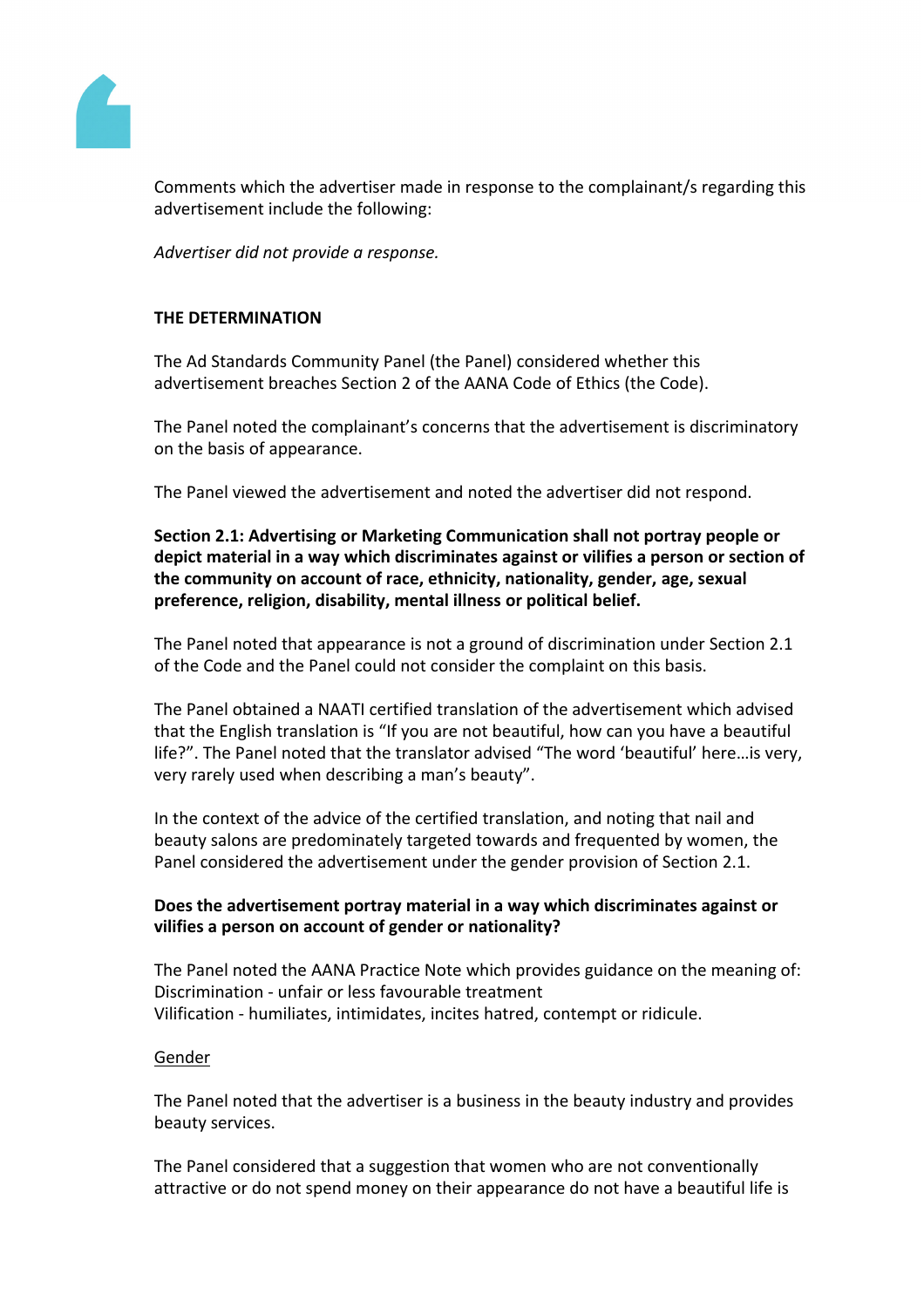

offensive, however the Panel considered that the advertisement does not make that assertion.

The Panel considered that the phrasing the text as a question leads to some ambiguity as to the implication of the text. The Panel also considered that beauty/beautiful is a term that is widely open to interpretation due to an individual's aesthetic preferences.

Overall the Panel considered that the advertisement may be considered by some members of the community to be offensive, however under the provisions of the Code it was not discriminatory or vilifying on account of gender.

## Nationality

The Panel also considered the issue of the advertisement being in a language other than English and whether such an issue is a breach of the Code.

The Panel noted that there is some community concern that advertisements in a language other than English are discriminatory towards English-only speakers, as they are unable to interpret the advertisement.

The Panel noted that advertisers are able to target their advertising towards a particular demographic or type of customer. The Panel considered that an advertisement being unable to be read or understood by a certain section of the population is not itself discriminatory. The Panel noted that its role is to consider the content of an advertisement and, in the absence of the advertisement making reference to a person or section of the community, considered that the advertisement does not treat any nationality less favourably.

## **Section 2.1 conclusion**

Finding that the advertisement did not portray material in a way which discriminates against or vilifies a person or section of the community on account of gender or nationality, the Panel determined that the advertisement did not breach Section 2.1 of the Code.

# **Section 2.6: Advertising or Marketing Communications shall not depict material contrary to Prevailing Community Standards on health and safety.**

The Panel considered whether the advertisement promoted an unhealthy or unsafe body image or messaging.

The Panel again noted that the advertisement text is phrased as a question. The Panel considered that while there is an implication due to the nature of the advertised business, there is no explicit suggestion or encouragement that viewers should try to become more beautiful, or a suggestion that beauty could be obtained in any unsafe or unhealthy way.